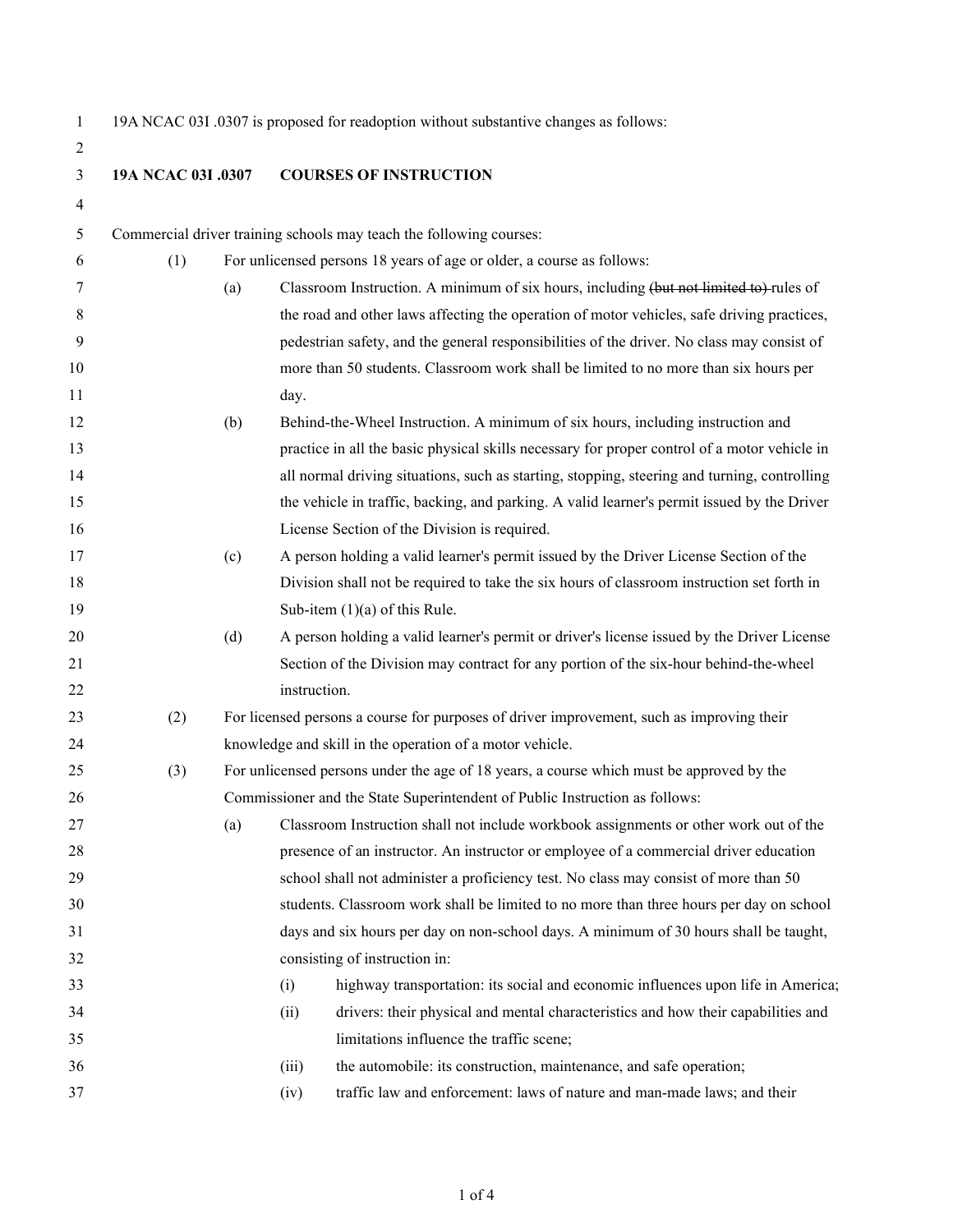| 1  |     |               | relationship to traffic safety;                                                    |  |  |
|----|-----|---------------|------------------------------------------------------------------------------------|--|--|
| 2  |     | (v)           | pedestrians and bicycles: their influence upon the traffic scene;                  |  |  |
| 3  |     | (vi)          | engineering: its influence upon automobiles, highways, traffic controls, and       |  |  |
| 4  |     |               | people;                                                                            |  |  |
| 5  |     | (vii)         | driving while impaired; six hours of instruction on the effects of drinking upon   |  |  |
| 6  |     |               | driving and upon accident and death rates; and                                     |  |  |
| 7  |     | (viii)        | rights and privileges of handicapped persons; their rights to use flags, placards, |  |  |
| 8  |     |               | cards, license plates, and parking places.                                         |  |  |
| 9  | (b) |               | Behind-the-Wheel Instruction. A minimum of six hours, actually under the wheel,    |  |  |
| 10 |     | including:    |                                                                                    |  |  |
| 11 |     | (i)           | familiarization with the automobile; the use of its controls; and the development  |  |  |
| 12 |     |               | of skills essential to safe operation in traffic; and                              |  |  |
| 13 |     | (ii)          | driving in traffic with the instructor in a dual control car to develop abilities  |  |  |
| 14 |     |               | needed to follow the soundest course of action in responding to complex            |  |  |
| 15 |     |               | situations.                                                                        |  |  |
| 16 |     | (iii)         | simulators may not be substituted for any part of the six hours of behind-the-     |  |  |
| 17 |     |               | wheel instruction.                                                                 |  |  |
| 18 | (c) | Restrictions: |                                                                                    |  |  |
| 19 |     | (i)           | Behind-the-Wheel instruction shall be offered to a student only after he or she    |  |  |
| 20 |     |               | has completed the classwork section. If a student has contracted for both          |  |  |
| 21 |     |               | classwork and behind-the-wheel training, behind-the-wheel training may begin       |  |  |
| 22 |     |               | after classwork starts and before classwork has been completed. At no time shall   |  |  |
| 23 |     |               | a student be taken out of class to attend behind-the-wheel training.               |  |  |
| 24 |     | (ii)          | No student shall operate a motor vehicle upon any public street or highway         |  |  |
| 25 |     |               | unless such student shall have in his or her immediate possession a valid          |  |  |
| 26 |     |               | Restricted Instruction Permit issued by the Division.                              |  |  |
| 27 |     | (iii)         | No more than two hours of behind-the-wheel training shall be given in any one      |  |  |
| 28 |     |               | day. A written record indicating the date and time of this training shall be kept  |  |  |
| 29 |     |               | on file for each student. The record must be signed by the student in ink after    |  |  |
| 30 |     |               | each driving session, and shall not include any hours of observation of other      |  |  |
| 31 |     |               | students, i.e. mere presence in the car while someone else is driving.             |  |  |
| 32 |     | (iv)          | Whether private, or a contract with a school system, an instructor may not         |  |  |
| 33 |     |               | provide behind-the-wheel training to more than three individuals at a              |  |  |
| 34 |     |               | time individuals. If transporting more than three individual students at a time.   |  |  |
| 35 |     |               | the instructor shall operate the vehicle.                                          |  |  |
| 36 | (d) |               | Other requirements:                                                                |  |  |
| 37 |     | (i)           | Plans for the content of the curriculum, its organization, and presentation shall  |  |  |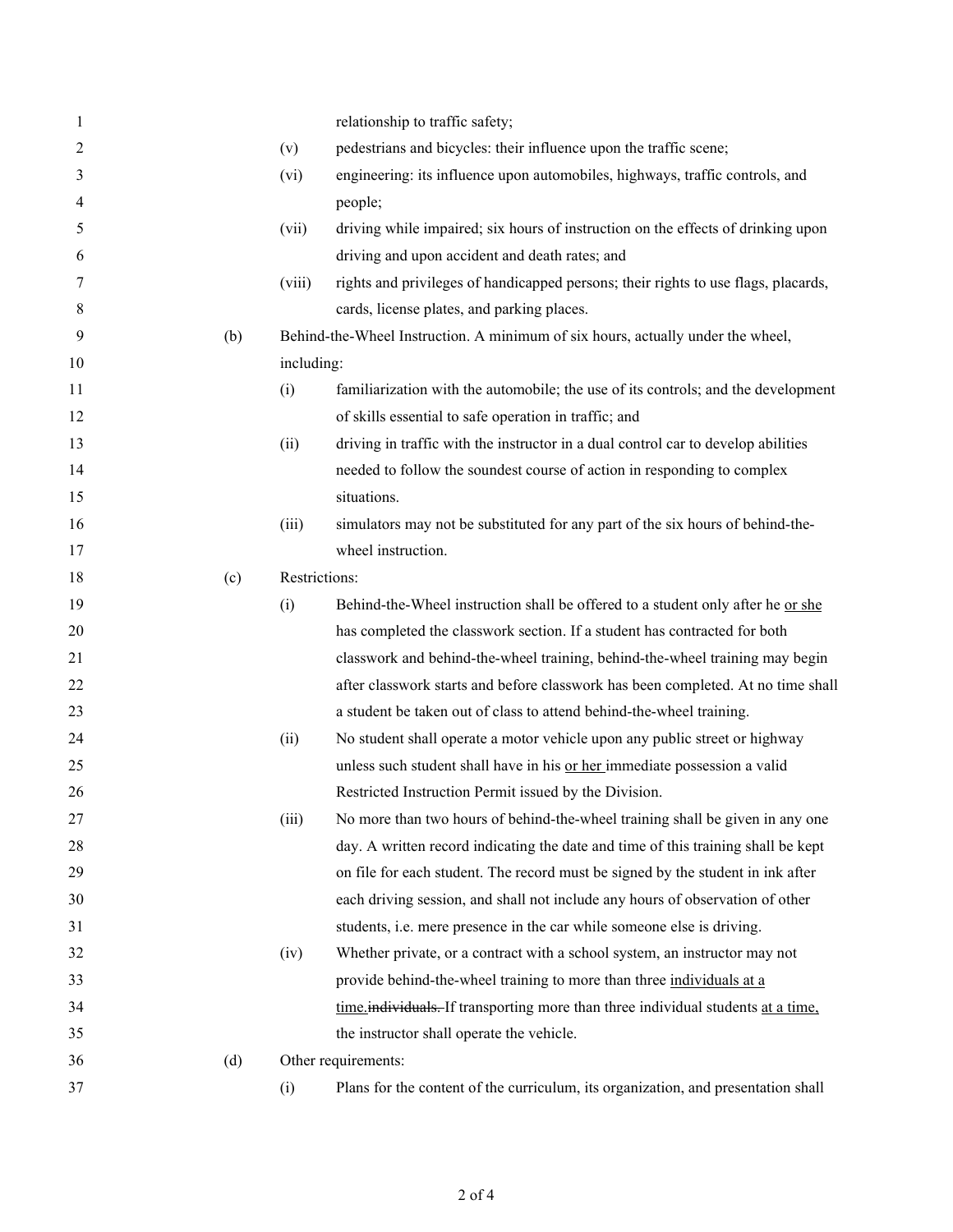| 1  |     |     |                                   | be submitted on Form SBTS-610 found at www.ncdot.gov/dmv for the approval                           |  |
|----|-----|-----|-----------------------------------|-----------------------------------------------------------------------------------------------------|--|
| 2  |     |     |                                   | of the Commissioner and the State Superintendent of Public Instruction. In                          |  |
| 3  |     |     |                                   | addition, lesson plans for each of the 30 hours must be submitted.                                  |  |
| 4  |     |     | (ii)                              | Textbooks for use in the classwork section shall be chosen from those approved                      |  |
| 5  |     |     |                                   | by the State Superintendent of Public Instruction.                                                  |  |
| 6  |     |     | (iii)                             | Instructors must be approved by both the Commissioner and the State                                 |  |
| 7  |     |     |                                   | Superintendent of Public Instruction.                                                               |  |
| 8  |     |     | (iv)                              | All expenses incurred in offering and teaching these courses shall be paid by the                   |  |
| 9  |     |     |                                   | persons enrolled therein or the school offering the course.                                         |  |
| 10 |     |     | (v)                               | A student may enroll for either the classroom work or behind-the-wheel                              |  |
| 11 |     |     |                                   | instruction, or both. A school may accept certification of completion of                            |  |
| 12 |     |     |                                   | classroom instruction from any school authorized to offer such a course,                            |  |
| 13 |     |     |                                   | provided the certificate (Form SBTS-611A) is signed by the principal of the                         |  |
| 14 |     |     |                                   | public school, or the superintendent of the administrative unit of which it is a                    |  |
| 15 |     |     |                                   | part, or the executive officer of a non-public secondary school. All SBTS-611A                      |  |
| 16 |     |     |                                   | forms shall be mailed or taken directly to the high school for completion by the                    |  |
| 17 |     |     |                                   | commercial school owner or instructor. Under no circumstances shall the form                        |  |
| 18 |     |     |                                   | be given to the student.                                                                            |  |
| 19 |     |     | (vi)                              | Schools offering this course shall issue to their students upon completion of                       |  |
| 20 |     |     |                                   | either or both parts of the course a certificate furnished by the Division (Form                    |  |
| 21 |     |     |                                   | SBTS-611). This certificate verifies only the training taught by the commercial                     |  |
| 22 |     |     |                                   | school. The student's name on this certificate must be as it appears on his or her                  |  |
| 23 |     |     |                                   | birth certificate. Schools shall be accountable to the Division for all certificates                |  |
| 24 |     |     |                                   | issued to them.                                                                                     |  |
| 25 |     |     | (vii)                             | The student, upon submitting certification of satisfactory completion of both                       |  |
| 26 |     |     |                                   | parts of the driver education course, shall be eligible for licensing as provided by                |  |
| 27 |     |     |                                   | law. Such certification may be from either or both a public or non-public                           |  |
| 28 |     |     |                                   | secondary school or a commercial driver training school.                                            |  |
| 29 |     |     | (viii)                            | Schools shall submit reports to the Division, as may be required by the Division                    |  |
| 30 |     |     |                                   | Rules and their books and records shall be open to inspection by Division                           |  |
| 31 |     |     |                                   | representatives at all reasonable times.                                                            |  |
| 32 |     | (e) |                                   | A person completing the 30 and six hour course who desires additional training may                  |  |
| 33 |     |     |                                   | contract for any portion of the six-hour behind-the-wheel instruction.                              |  |
| 34 | (4) |     |                                   | For licensed persons taking a course offered by a restricted commercial driver training school, the |  |
| 35 |     |     | following courses are authorized: |                                                                                                     |  |
| 36 |     | (a) |                                   | curriculum for evaluation and improvement for licensed adult drivers only, utilizing over-          |  |
| 37 |     |     |                                   | the-road observation in vehicles not owned by the school or equipment such as driving               |  |